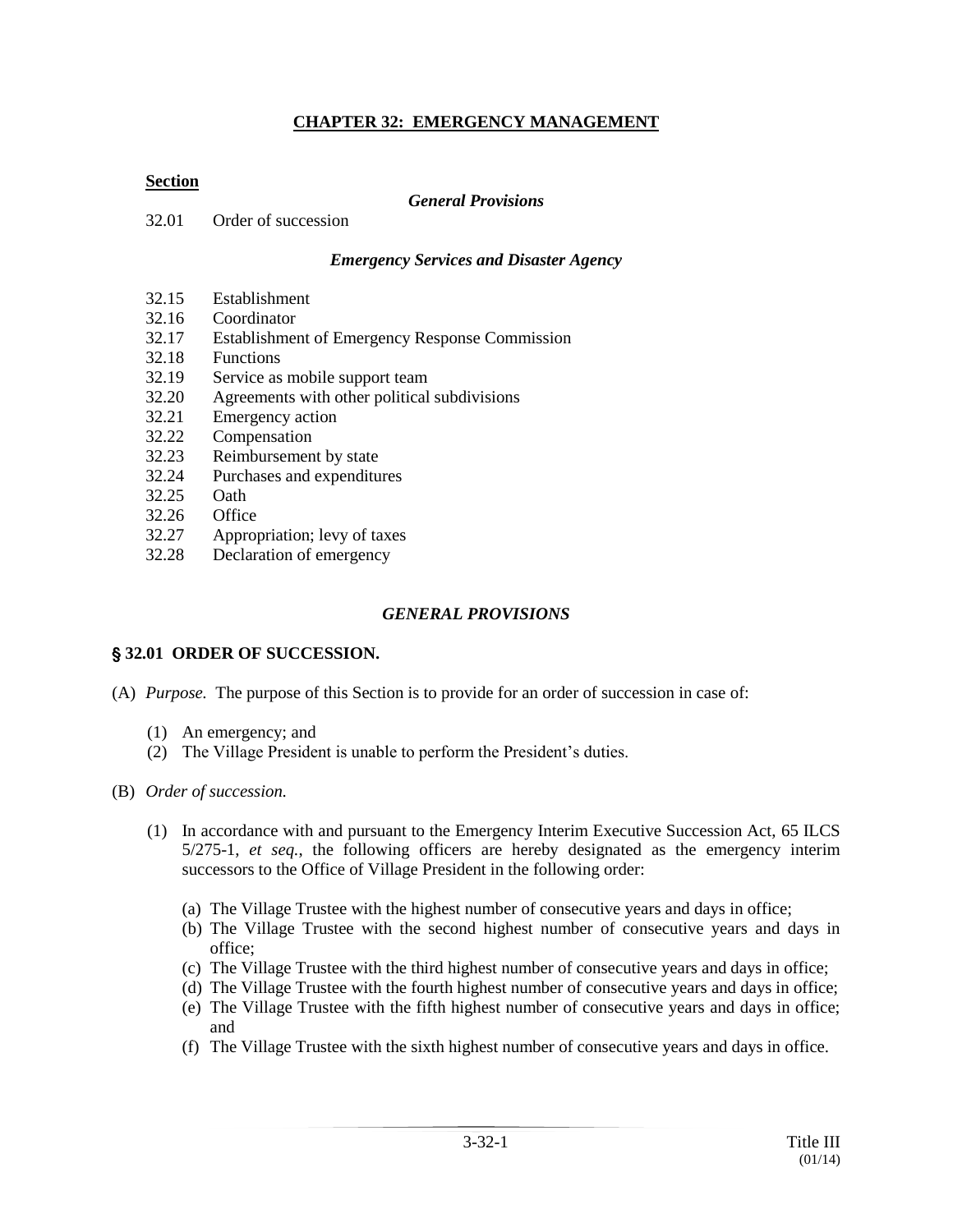- (2) In the event two or more Trustees have the highest number of consecutive years and days in office, the successor shall be the Trustee, among those two or more Trustees, whose name appears first in alphabetical order.
- (C) *Duties.* The emergency interim successor shall exercise the powers and discharge the duties of the Office of Village President until:
	- (1) The time as a vacancy which may exist shall be filled in accordance with the law; or
	- (2) The Village President, or the preceding emergency interim successor, again becomes available to exercise the powers and discharge the duties of his or her office.

(Ord. 1-3-A, passed 2-15-2006) (Am. Ord. 1-2-A, passed 07-17-2013)

#### *EMERGENCY SERVICES AND DISASTER AGENCY*

#### ' **32.15 ESTABLISHMENT.**

- (A) There is hereby created the Emergency Services and Disaster Agency (ESDA) to prevent, minimize, repair, and alleviate injury or damage resulting from disaster caused by enemy attack, sabotage, or other hostile action, or from natural or human-made disaster, in accordance with the Illinois Emergency Management Act, being 20 ILCS 3305/1, *et seq.* (the "State ESDA Act").
- (B) The ESDA shall consist of the Coordinator and any additional members as may be selected by the Coordinator.

(Ord. 6-9-A, passed 3-19-1976) (Am. Ord. 1-2-A, passed 07-17-2013)

## ' **32.16 COORDINATOR.**

(A) The Coordinator of the Village ESDA shall:

- (1) Be appointed by the Village President with the consent of a majority of the Village Board of Trustees; and
- (2) The Coordinator shall serve until removed by the Village President.
- (B) The Coordinator shall have direct responsibility for the organization, administration, training, and operation of the ESDA, subject to the direction and control of the Village President, as provided by statute.
- (C) In the event of the Coordinator's absence, resignation, death, or inability to serve as the Coordinator, the Village President, or any person designated by him or her, shall be and act as Coordinator until a new appointment is made as provided in this Chapter.

(Ord. 6-9-A, passed 3-19-1976) (Am. Ord. 1-2-A, passed 07-17-2013)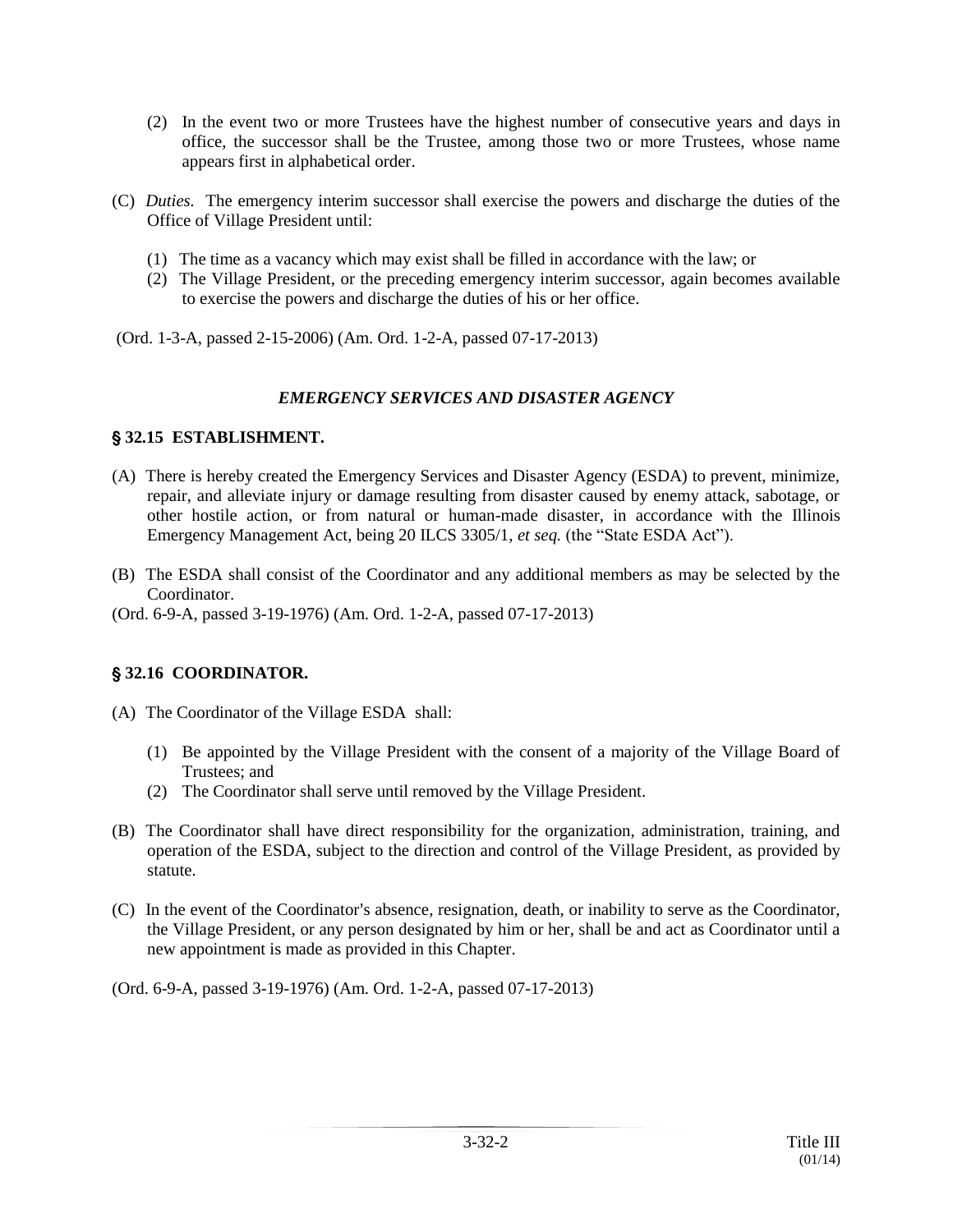#### ' **32.17 ESTABLISHMENT OF EMERGENCY RESPONSE COMMISSION.**

- (A) There is hereby established a Village of Port Barrington Emergency Response Commission (the "Commission"), which Commission shall serve as an advisory board to the Village President and Board of Trustees and to the Village's ESDA Coordinator.
- (B) The Commission shall meet as often as necessary to prepare or review activities and progress.
- (C) All Commission meetings shall be open to the public and shall comply with the Illinois Open Meetings Act.
- (D) *Duties; Limitations*: The Commission shall prepare an annual evaluation written report and recommendations in the month of March of each year which written report and recommendations shall be submitted to the Village Board of Trustees and the Village's ESDA Coordinator for their review, consideration, and/or action thereon. The Commission's annual report and recommendations will include, but not be limited to, the following:
	- (1) A review of any natural disasters that have occurred during the previous year;
	- (2) A review of recommended action items, including any notable accomplishments during the previous year; and
	- (3) Recommendations for new projects and the scheduling thereof, which shall be subject to review and approval by the Village Board.
	- (4) The Commission shall not be authorized to incur any debt or expense or in any way obligate the Village, without the prior written approval of the Corporate Authorities.
- (E) *Commission Membership*: The Commission shall be comprised of no fewer than two (2) members and no more than six (6) members. All members shall be appointed to the Commission by the Village President with the advice and consent of the Board of Trustees. One member shall be designated from time to time as Chair of the Commission by the Village President with the advice and consent of the Board of Trustees for the purpose of coordinating the efforts of said Commission. The members of the Commission may include one or more members of the Board of Trustees and may also include other residents of the Village as volunteers.
- (F) *Term*: The members of the Emergency Response Commission shall serve for a term of four (4) years, any or all of whom may be reappointed by the Village President for one or more additional four-year term(s).

## ' **32.18 FUNCTIONS.**

- (A) The ESDA shall perform any ESDA functions within the Village as shall be prescribed in and by the state ESDA plan and program prepared by the Governor, and any orders, rules, and regulations as may be promulgated by the Governor.
- (B) The ESDA shall perform any duties outside the corporate limits as may be required pursuant to any mutual aid agreement with any other political subdivision, municipality, or quasi-municipality entered into as provided in the State ESDA Act.
- (Ord. 6-9-A, passed 3-19-1976) (Am. Ord. 1-2-A, passed 07-17-2013)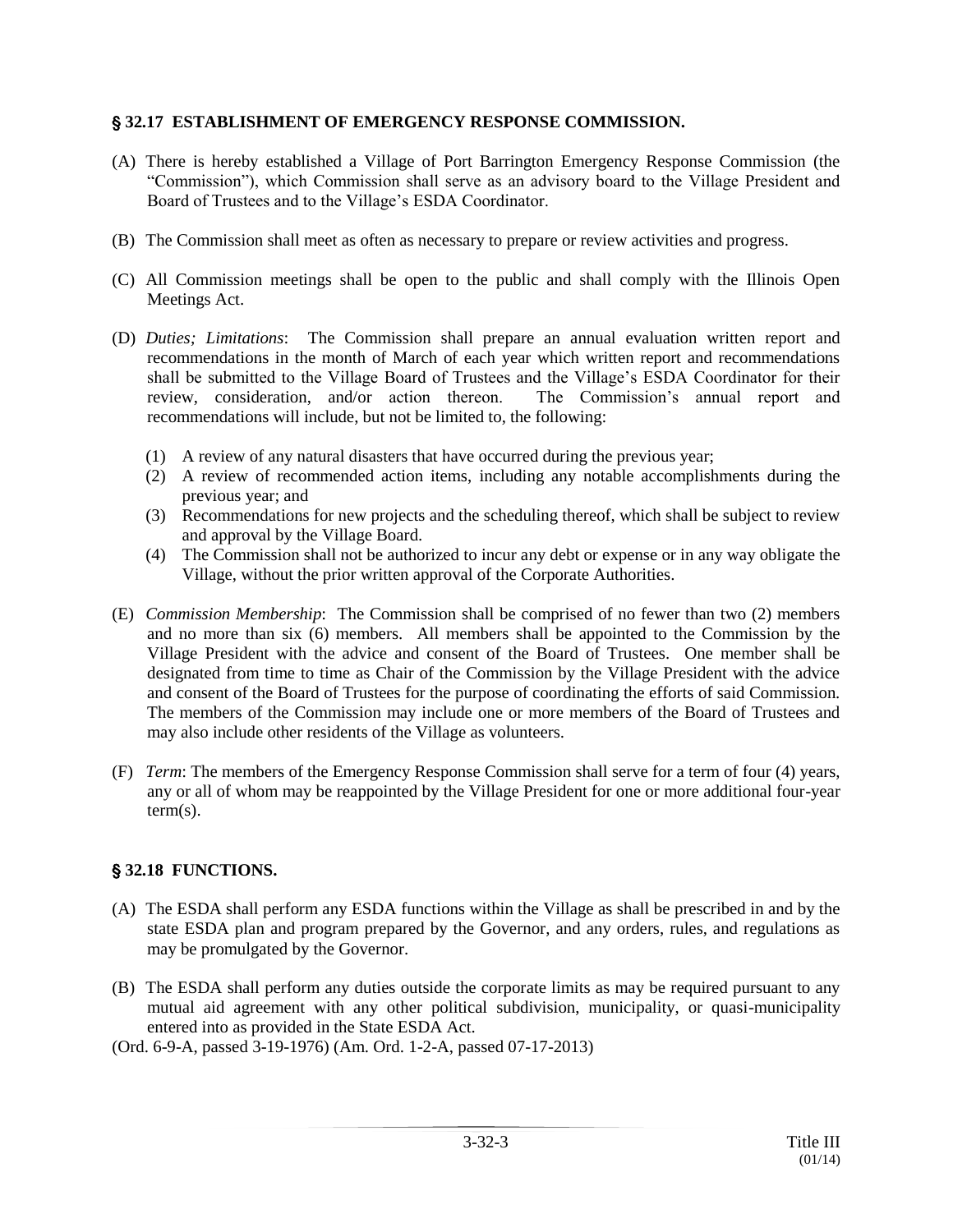#### ' **32.19 SERVICE AS MOBILE SUPPORT TEAM.**

- (A) All or any members of the Village ESDA organization may be designated as members of a mobile support team created by the Director of the State ESDA, as provided by law.
- (B) The leader of the Mobile Support Team shall be designated by the Coordinator of the Village ESDA organization.
- (C) Any member of a mobile support team who is a Village employee or officer while serving on call to duty by the Governor, or the State Director, shall:
	- (1) Receive the compensation incident to the employment or office; and
	- (2) Have the powers, duties, rights, and immunities incident to the employment or office.
- (D) Any member who is not a paid officer or employee of the Village, while so serving, shall receive from the state reasonable compensation as provided by law.
- (Ord. 6-9-A, passed 3-19-1976) (Am. Ord. 1-2-A, passed 07-17-2013)

## ' **32.20 AGREEMENTS WITH OTHER POLITICAL SUBDIVISIONS.**

- (A) The Coordinator of the ESDA may negotiate mutual aid agreements with other municipalities or political subdivisions of the state.
- (B) No agreement shall be effective until it has been approved by the Village President and by the State Director of ESDA.
- (Ord. 6-9-A, passed 3-19-1976) (Am. Ord. 1-2-A, passed 07-17-2013)

## ' **32.21 EMERGENCY ACTION.**

If the Governor proclaims that a disaster emergency exists in the event of actual enemy attack upon the United States or the occurrence within the state of a major disaster resulting from enemy sabotage or other hostile action, or from human-made or natural disaster, it shall be the duty of the Village ESDA to cooperate fully with the State ESDA and with the Governor in the exercise of emergency powers as provided by law.

(Ord. 6-9-A, passed 3-19-1976) (Am. Ord. 1-2-A, passed 07-17-2013)

## ' **32.22 COMPENSATION.**

- (A) Members of the ESDA who are paid employees or officers of the Village, if called for training by the State Director of ESDA, shall receive for the time spent in the training the same rate of pay as is attached to the position held.
- (B) Members who are not Village employees or officers shall receive for the training time any compensation as may be established by the Village President.
- (Ord. 6-9-A, passed 3-19-1976) (Am. Ord. 1-2-A, passed 07-17-2013)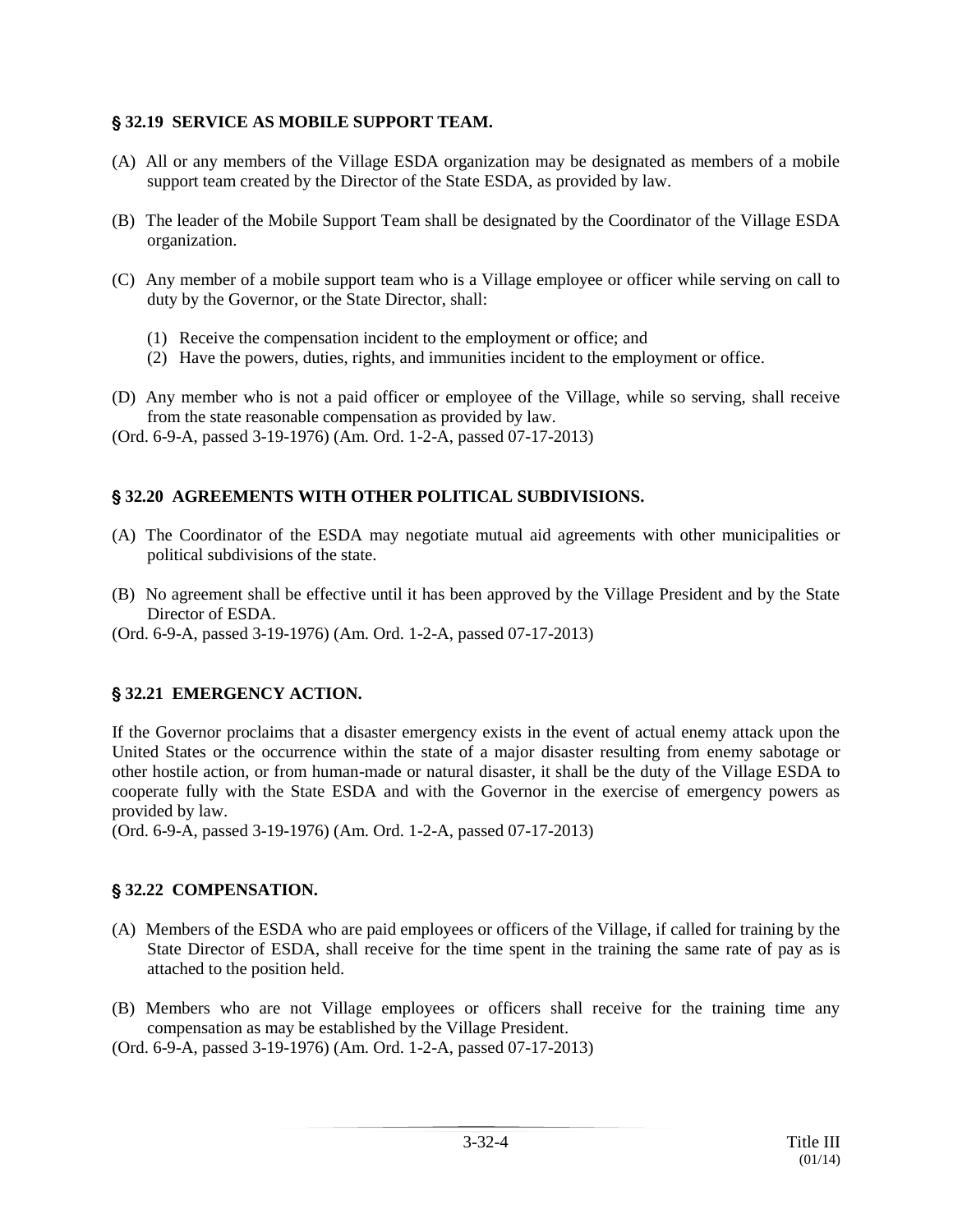#### ' **32.23 REIMBURSEMENT BY STATE.**

The State Treasurer may receive and allocate to the appropriate fund any reimbursement by the state to the Village for expenses incident to training members of the ESDA, as prescribed by the State Director of ESDA, compensation for services and expenses of members of a mobile support team while serving outside the Village in response to a call by the Governor or State Director of ESDA, as provided by law, and any other reimbursement made by the state incident to ESDA activities as provided by law. (Ord. 6-9-A, passed 3-19-1976) (Am. Ord. 1-2-A, passed 07-17-2013)

# ' **32.24 PURCHASES AND EXPENDITURES.**

- (A) The Village President may, on recommendation of the Village Coordinator of the ESDA, authorize any purchase or contracts necessary to:
	- (1) Place the Village in a position to combat effectively any disaster resulting from the explosion of any nuclear or other bomb or missile; and
	- (2) Protect the public health and safety, protect property, and provide emergency assistance to victims in the case of the disaster, or from human-made or natural disaster.
- (B) (1) In the event of enemy-caused or other disaster, the Village Coordinator of the ESDA is authorized, on behalf of the Village, to procure any services, supplies, equipment, or material as may be necessary for those purposes, in view of the exigency without regard to the statutory procedures or formalities normally prescribed by law pertaining to Village contracts or obligations, as authorized by the State ESDA Act.
	- (2) If the Village President meets at that time, he or she shall act subject to the directions and restrictions imposed by that body.

(Ord. 6-9-A, passed 3-19-1976) (Am. Ord. 1-2-A, passed 07-17-2013)

## ' **32.25 OATH.**

Every person appointed to serve in any capacity in the Village ESDA organization shall, before entering upon his or her duties, subscribe to the following oath, which shall be filed with the Coordinator:

"I, \_\_\_\_\_\_\_, do solemnly swear (or affirm) that I will support and defend and bear true faith and allegiance to the Constitution of the United States and the Constitution of the State of Illinois, and the territory, institutions, and facilities thereof, both public and private, against all enemies, foreign and domestic; that I take this obligation freely, without any mental reservation or purpose of evasion; and that I will well and faithfully discharge the duties upon which I am about to enter.

And I do further swear (or affirm) that I do not advocate nor am I nor have I been a member of any political party or organization that advocates the overthrow of the government of the United States or of this State by force or violence; and that during such time as I am affiliated with the Village ESDA organization, I will not advocate nor become a member of any political party or organization that advocates the overthrow of the government of the United States or of this State by force or violence."

(Ord. 6-9-A, passed 3-19-1976) (Am. Ord. 1-2-A, passed 07-17-2013)